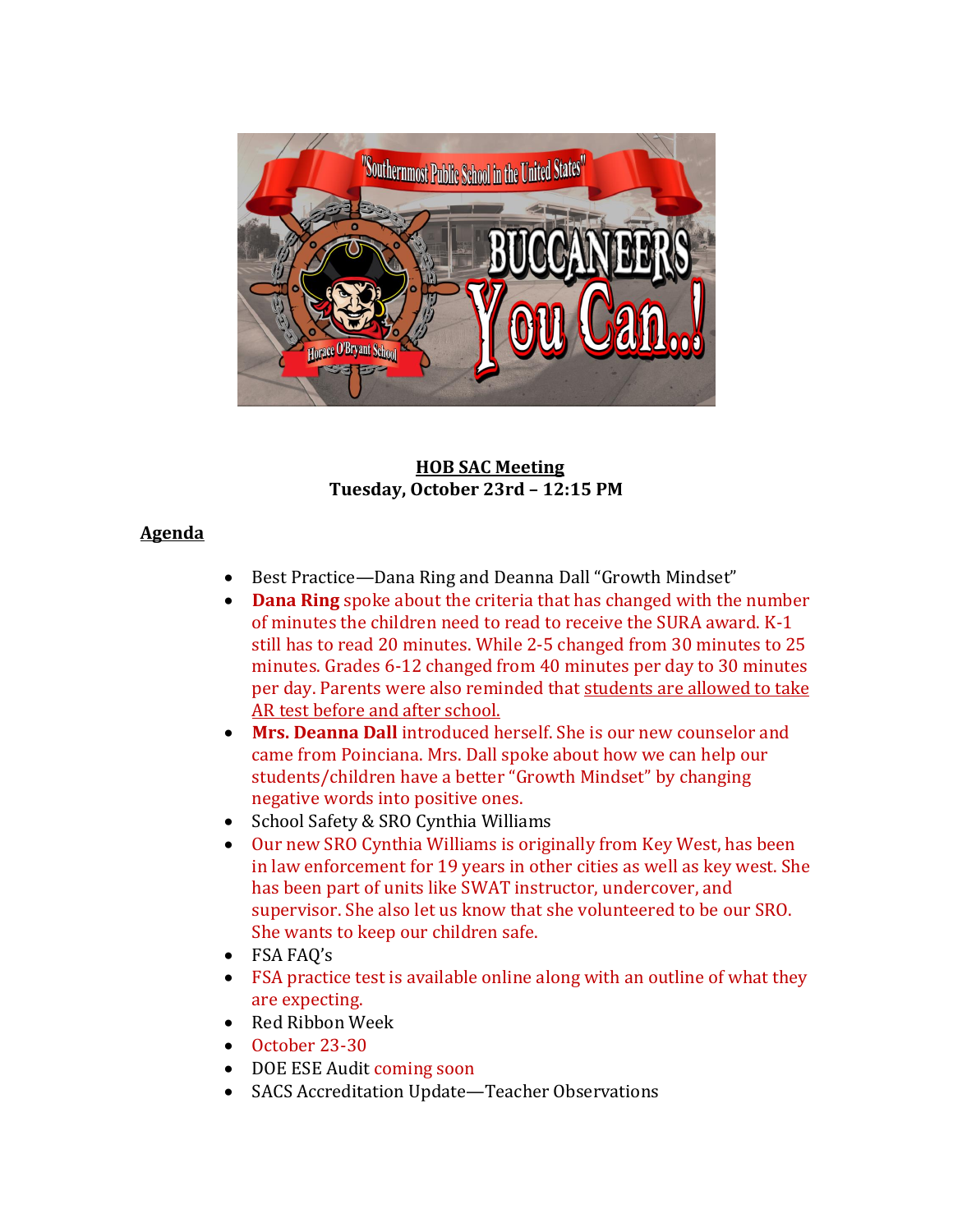- Extracurricular/Athletic Updates/Hurricane Michael donations
- Football team is going to the championships. Many organizations donated money to help fund the trip to Miami.
- Ecology Club is run by Ms. O'Connell
- Saturday School
- $\bullet$  Is available from 9-11 students can receive tutoring on subjects they are struggling with or homework help.
- After school tutoring
- Mrs. Mcpherson spoke to Mr. Porter and after school tutoring will be starting soon.
- Calendar Handed out calendar and went over various activities going on.

## **Concerns from Parents:**

- Parents are concerned with students taking 4 to 5 tests in one day. For example, on Fridays. They believe it is too much for the students.
- Teachers are teaching from the book but then giving an assessment from a different resource which is confusing the students.
- Parents requested if teachers can give a consistent study guide before the unit tests.
- Mrs. Mcpherson advised Quizlet as a great resource and also let us know about the school trying to teach the student how to take Cornell Notes which will help them study better. There is also a new Avid program which will be explained at the next meeting.
- Also, more detail in the homework email for 6th and  $7<sup>th</sup>$  grade.
- **\*\*\*** Kudos to Ms. Truhan from a parent\*\*\*
- Parents attending 12

## **District Early Release days**

- November 6
- February 26

#### **School Early Release days**

- October 24
- January 30
- $\bullet$  March 6

## **Professional Days**

- January  $7<sup>th</sup>$  (Full Day for Grading)
- March  $15^{th}$  ( $\frac{1}{2}$  day Grading,  $\frac{1}{2}$  day PD)
- June  $3^{\text{rd}}$  and 4th

## **Progress Reports**

- November  $13<sup>th</sup>$
- February  $5^{\text{th}}$